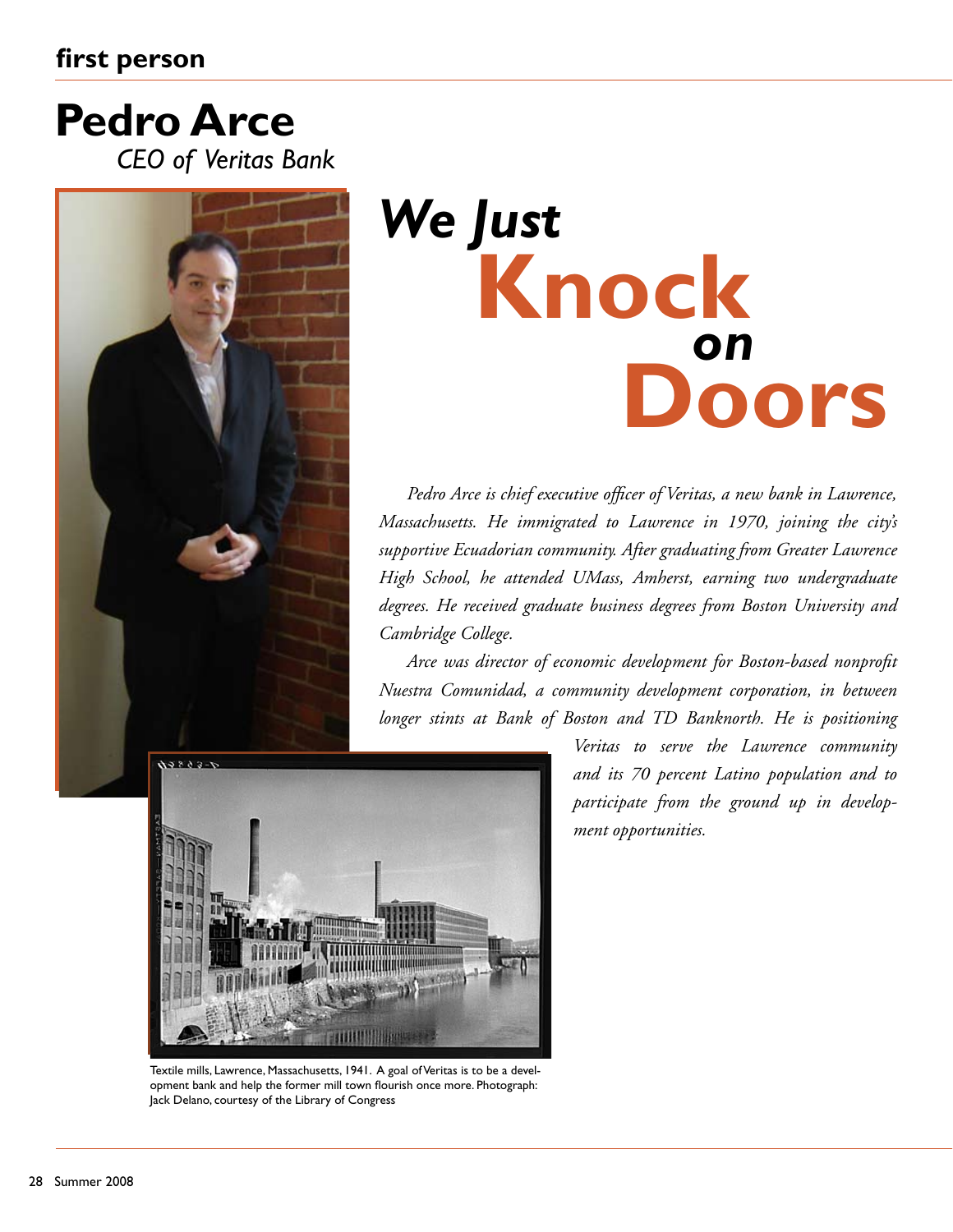# **You have experience in both banking and community work?**

Yes. I worked for Bank of Boston from 1990 to 2000, at Nuestra Comunidad community development corporation for a year and a half. Then I went to TD Banknorth for 4-1/2 years. At Nuestra Comunidad I supervised projects such as the kitchen incubator, some technical-assistance and financial-literacy programs, and our pushcart program. I packaged small business loans and submitted them to banks or nonprofit agencies for funding. I managed a neighborhood business-development center so organizations doing similar work could collaborate—Jewish Vocational Services, Urban Edge, This Neighborhood Means Business, Acción, and so on. I'd noticed competitiveness among some Boston-area nonprofits and wanted to enable more cooperation. For the kitchen incubator, we rented space from the Jamaica Plain Neighborhood Development Corporation, which owned the ideal location, Sam Adams Brewery.

# **Did nonprofit experience enrich your work as a banker?**

I think so. I always wondered how CDCs could accomplish all they did with so few resources. I value my time at Nuestra Comunidad, but I was ready to return to the private sector and a bigger market. At TD Banknorth I was community development manager for the whole state, working with nonprofits to create development projects and then to offer the bank a financing plan. I really love development. That's why I'm positioning Veritas as a development bank for Lawrence. I realized that a large regional bank couldn't do everything a small bank could. TD is a very well-run bank, but its headquarters was in Toronto, its regional headquarters in Maine. I saw a gap in urban areas like Lawrence, which is dominated by large banks. Large organizations understandably have non-Lawrence, non-urban,

priorities. For Veritas, Lawrence and urban gateway cities are the priority.

#### **How is Veritas Bank different?**

Veritas is a for-profit, state-chartered savings bank with a double bottom line: profitability and social impact. It's Latino because that's what 70 percent of Lawrence is today. Most of our board members are successful Latino professionals. But immigration patterns change, and we aim to serve all immigrants. We're also a development bank. Individuals, nonprofits, or municipalities can bring us ideas on community improvements. We want to work on both the financing and the early planning.

## **Are you interested in other Latino locales?**

We're looking at East Boston and Chelsea, but we won't just focus on Spanish-speaking communities. Framingham is high on our list, even though Framingham's immigrants are predominately Portuguese-speaking. We're also exploring Asian communities. When we see distressed areas and no big banks, we see opportunity.

# **Isn't it difficult to attract unbanked immigrants?**

Not really. Sometimes banks cite regulations as a barrier, but that's an excuse. If you want to do it, you can. You need to bring in products that match the community. Large banks are looking at a smaller segment of customers, maybe 2 percent. For them, a targeted product may not make sense. A small bank with the same product may help 40 percent of clients. Veritas will offer specialized products: one is a payroll debit card that lets customers who work two jobs withdraw paychecks from ATMs at any hour; another is a more efficient, safer, and less expensive way to wire funds overseas. Eventually, we'll move people into the financial mainstream.

#### **How do you attract the unbanked?**

Easy: knock on doors. When I was at Bank of Boston in 1998, we were concerned about being last in market share in Lawrence. Although we did great projects in Boston, we had no promotion budget for Lawrence. One door I knocked on was Lawrence Community Works, which was not the premier CDC it is today. I arrived at 2 p.m. on a weekday, and the doors were closed. I thought, "The only CDC in town? It should be abuzz with activity."

I became a board member, and we brought in new leadership. Since then Lawrence Community Works has had an impact on hundreds of lives through housing projects, youth development, financial literacy training, and more. I liked working with LCW, and I hope that people who know me from there may one day come to Veritas.

### **When you knocked on doors, did you speak Spanish?**

Absolutely. We went on the radio, joined nonprofits, got involved. We put a sign in front of the bank, "Hablamos Su Idioma"— "We speak your language."

But reaching the community is a two-step process. It's not enough to hire Spanish-speaking tellers. You must give some of those hires decision-making authority. Among the 11 people on our board, for example, are seven Spanish-speaking members, and seven Lawrence residents. We have more women than other banks—three prominent Massachusetts businesswomen originally from Latin America.

# **What could banks have done about irresponsible mortgage brokers?**

Banks are famous for being reactive. Active planning from a community development perspective is rare. Instead of living quarter to quarter, bankers need to think long term. If Veritas had been open, we would have